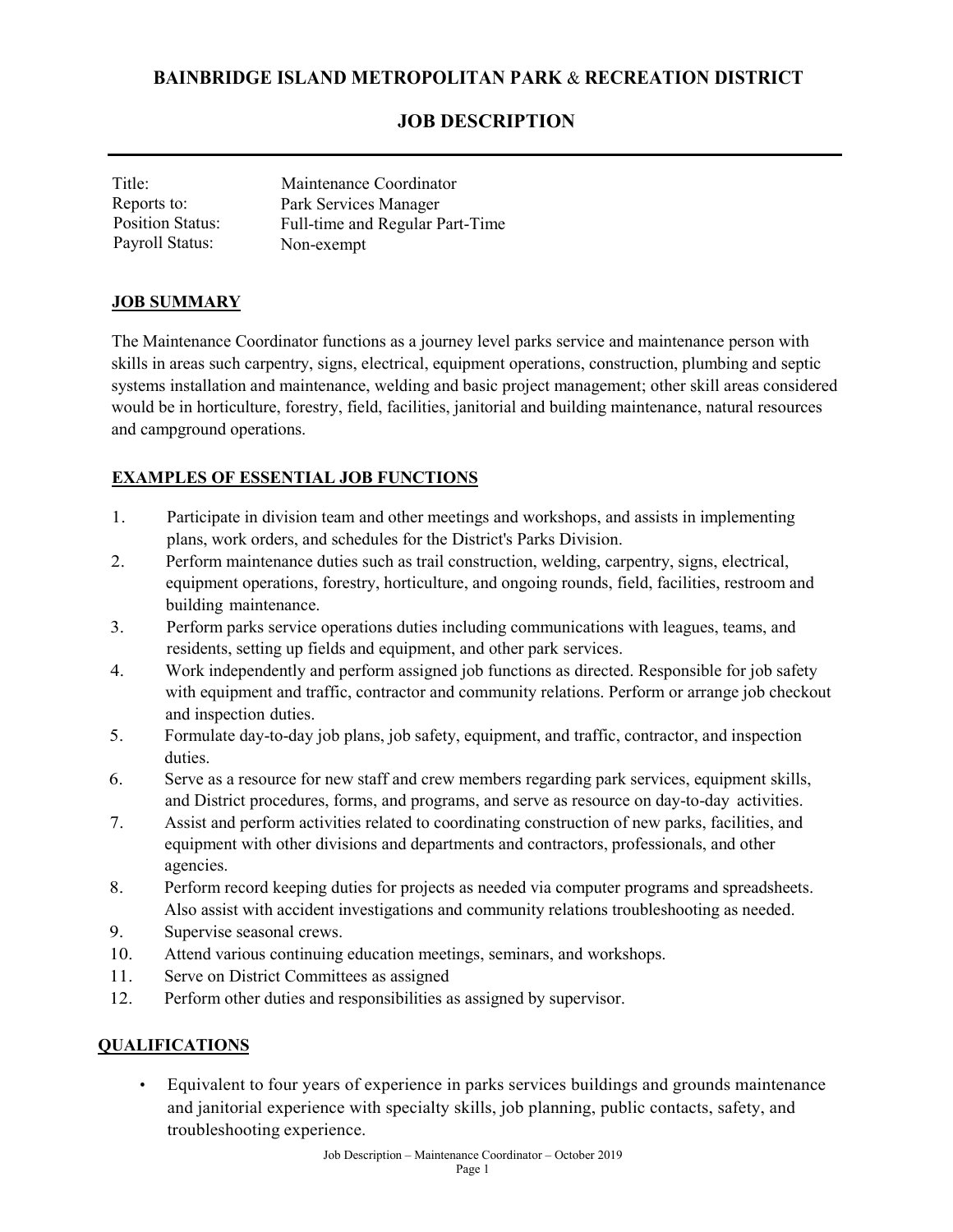- Requires an Associate's Degree in building or construction trades, or equivalent experience and training supplemented with continuing education workshops.
- Requires valid WA state driver's license or equivalent.
- Ability to obtain any required Washington state licenses specific to position within one year.

## **REQUIRED KNOWLEDGE, SKILLS AND ABILITIES**

- Journey level knowledge of parks services maintenance and operations functions such as required for plumbing and septic systems installation and maintenance, carpentry, signs, electrical, equipment operations, construction, welding and basic project management.
- Ability to perform maintenance and operations duties including equipment operations, water system monitoring, septic system troubleshooting, and building trades functions.
- Ability to work on established priorities independently and proceed with objectives without immediate supervision.
- Ability to effectively communicate and assist in articulating division directions.
- Ability to use computers to input data and maintain spreadsheets.
- At least one year of experience supervising or leading others.
- Must be able to communicate effectively both in writing and verbally.
- Skill in forward thinking and ability to identify problems or issues and develop effective solutions, resolve complex problems, and gain cooperation among interested groups.
- Ability to work cooperatively with other employees, user groups and leagues, and the public.
- Ability to accept direction for professional/departmental/divisionalimprovement.
- Knowledge of and the ability to implement trends and practices in parks services, maintenance, operations, and construction.
- Ability to work with a growing District and participate in collaborative activities.
- Ability to work safely and effectively with diverse skilled and technical colleagues in a manner conducive to proficient performance, high morale, and District effectiveness.
- Ability to lead seasonal staff in day-to-day work planning and oversight.

# **WORK ENVIRONMENT AND PHYSICAL EFFORT**

This is a non-smoking work environment. Work is performed in park service field, shop, and office environments and may require evening and weekend duties. The physical demands described here are representative of those that must be met by an employee to successfully perform the essential functions of this job. Reasonable accommodations may be made to enable individuals with disabilities to perform the essential functions.

- Must be able to perform parks services duties that require sustained, strenuous physical exertion that includes activities such as moving and heavy lifting of items up to 50 pounds; also stacking, pushing, pulling, bending, twisting, climbing and standing for extended periods.
- Ability to work at heights, and in dark conditions and noisy environments.
- Must be able to sit, stand, walk, grab, pull and push objects, squat down, stoop, kneel, crouch and jump.
- Work environment may be noisy at times.
- May experience exposure to extended periods of sun, rain, cold temperatures, wind and potentially uneven terrain that may contain trip hazards.